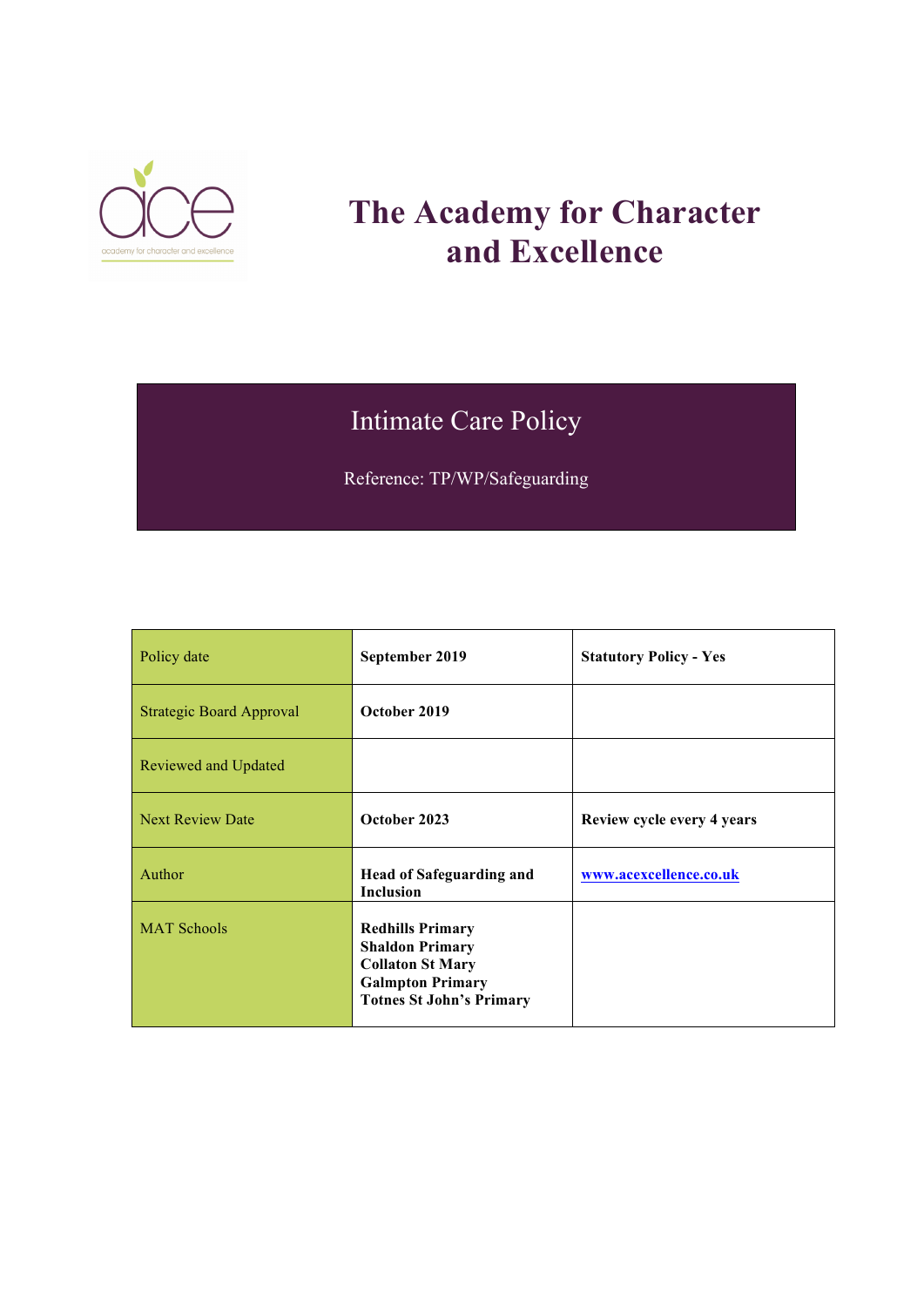#### Who should use this policy?

This policy will apply to all staff and parents of children attending any school within the Academy for Character and Excellence in relation to the Intimate Care of children within each of its schools.

This policy will be reviewed every four years unless significant legislative changes occur before the review date.

### Contents

| 2) |  |
|----|--|
| 3) |  |
|    |  |
|    |  |
|    |  |
|    |  |
|    |  |
|    |  |
|    |  |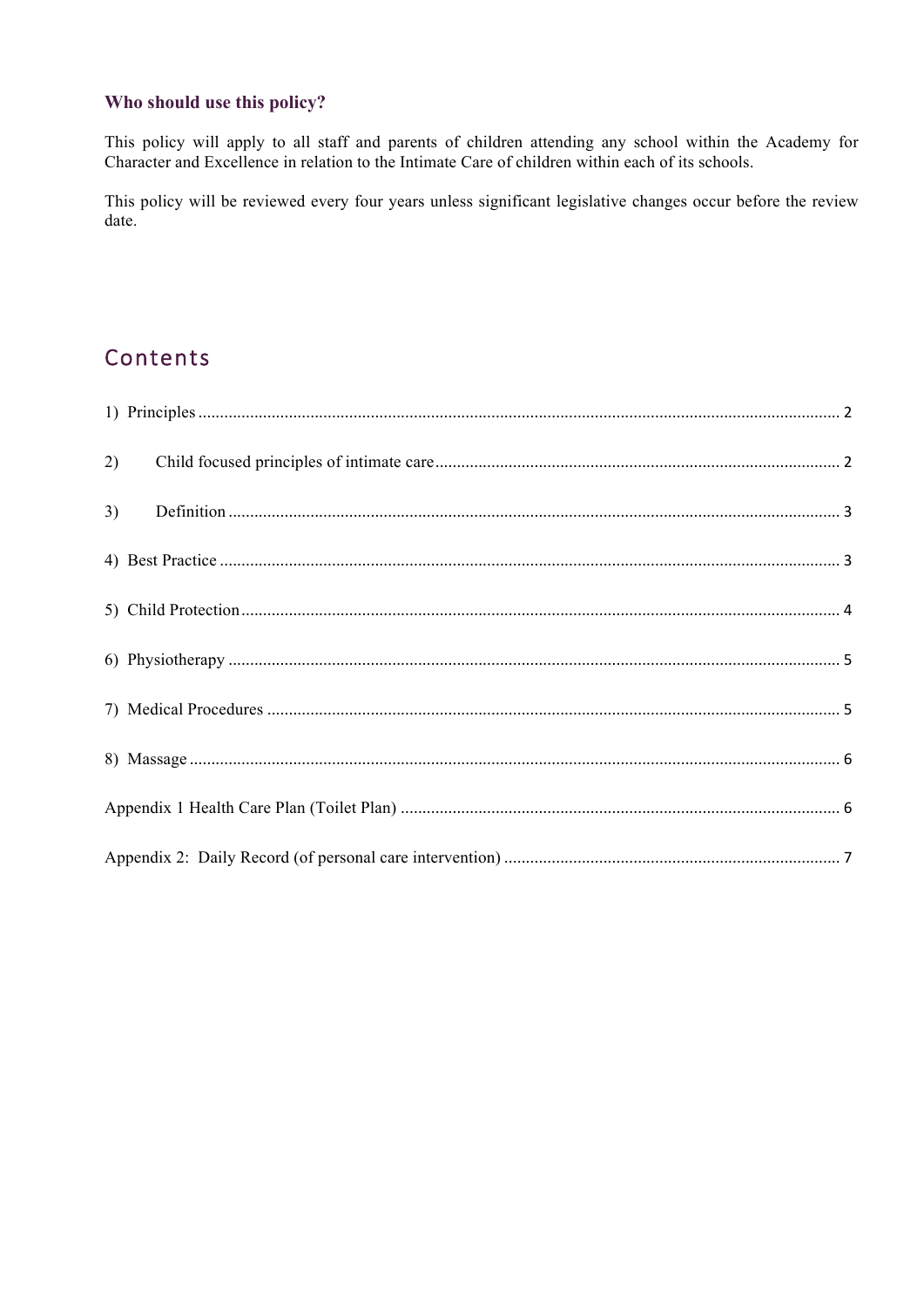#### <span id="page-2-0"></span>**1) Principles**

- 1.1 The Trust and our Local Committees will act in accordance with Section 175 of the Education Act 2002 and the Government guidance 'Safeguarding Children and Safer Recruitment in Education' (2006) to safeguard and promote the welfare of pupils<sup>1</sup> at our schools.
- 1.2 The school takes seriously its responsibility to safeguard and promote the welfare of the children in its care. Meeting a pupil's intimate care needs is one aspect of safeguarding.
- 1.3 The Trust recognises its duties and responsibilities in relation to the Equalities Act 2010 which requires that any pupil with an impairment that affects his/her ability to carry out day-to-day activities must not be discriminated against.
- 1.4 This intimate care policy should be read in conjunction with the Trust policies as below (or similarly named):
	- safeguarding policy and child protection procedures
	- staff code of conduct and guidance on safer working practice
	- 'whistle-blowing' policy
	- health and safety policy and procedures
	- Special Educational Needs policy
	- policy for the administration of medicines
- 1.5 The Trust is committed to ensuring that all staff responsible for the intimate care of pupils will undertake their duties in a professional manner at all times. It is acknowledged that these adults are in a position of great trust.
- 1.6 We recognise that there is a need to treat all pupils, whatever their age, gender, disability, religion, ethnicity or sexual orientation with respect and dignity when intimate care is given. The child's welfare is of paramount importance and his/her experience of intimate and personal care should be a positive one. It is essential that every pupil is treated as an individual and that care is given gently and sensitively: no pupil should be attended to in a way that causes distress or pain.
- 1.7 Staff will work in close partnership with parent/carers and other professionals to share information and provide continuity of care.
- 1.8 Where pupils with complex and/or long term health conditions have a health care plan in place, the plan should, where relevant, take into account the principles and best practice guidance in this intimate care policy.
- 1.9 Members of staff must be given the choice as to whether they are prepared to provide intimate care to pupils.
- 1.10 All staff undertaking intimate care must be given appropriate training.
- 1.11 This Intimate Care Policy has been developed to safeguard children and staff. It applies to everyone involved in the intimate care of children.

#### <span id="page-2-1"></span>**2) Child focused principles of intimate care**

The following are the fundamental principles upon which the Policy and Guidelines are based:

- Every child has the right to be safe.
- Every child has the right to personal privacy.
- Every child has the right to be valued as an individual.

References to 'pupils' throughout this policy includes all children and young people who receive education at this establishment.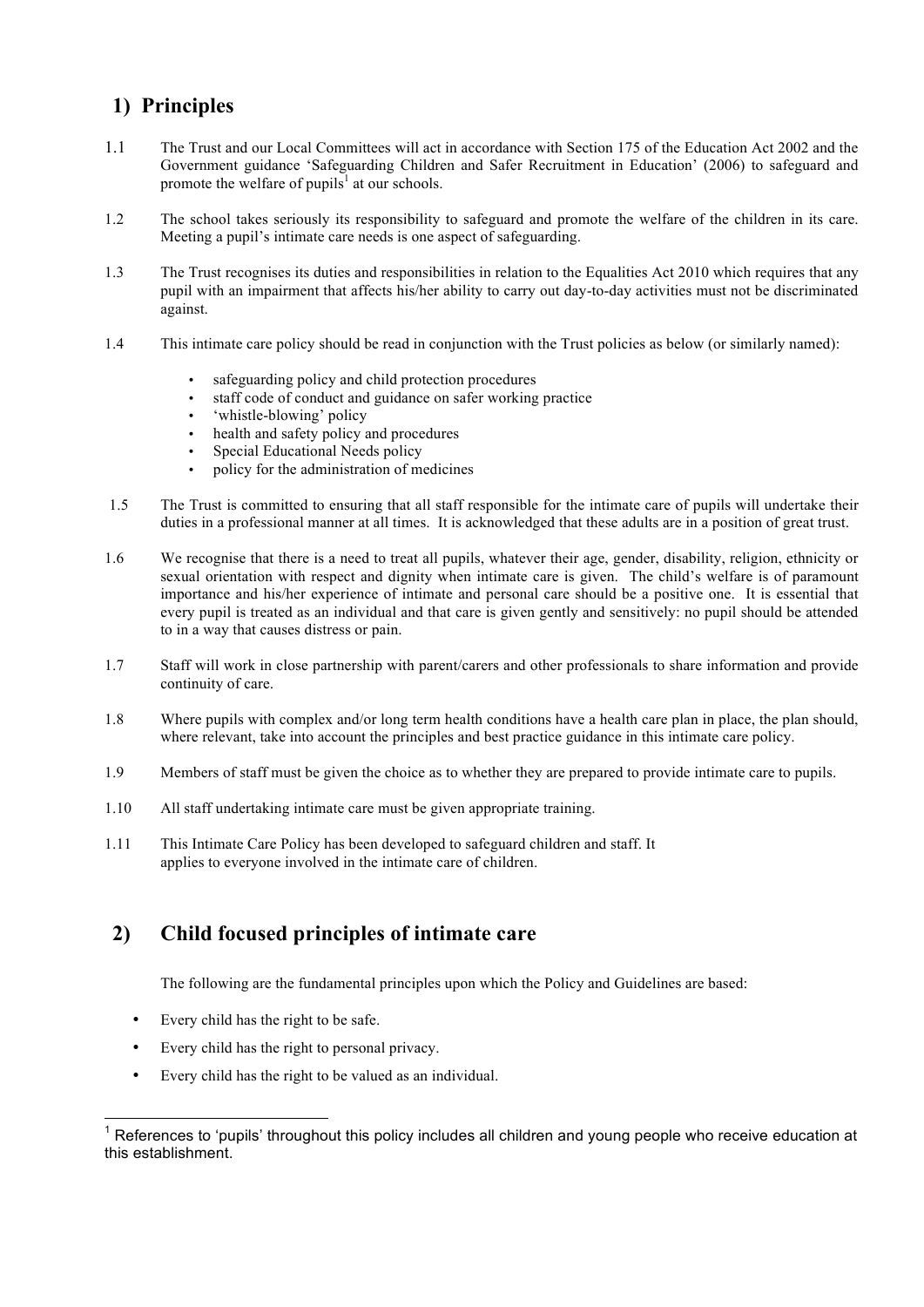- Every child has the right to be treated with dignity and respect.
- Every child has the right to be involved and consulted in their own intimate care to the best of their abilities.
- Every child has the right to express their views on their own intimate care and to have such views taken into account.
- Every child has the right to have levels of intimate care that are as consistent as possible.

#### <span id="page-3-0"></span>**3) Definition**

3.1 Intimate care can be defined as any care which involves washing, touching or carrying out a procedure to intimate personal areas which most people usually carry out themselves but some pupils are unable to do because of their young age, physical difficulties or other special needs.

Examples include care associated with continence and menstrual management as well as more ordinary tasks such as help with washing, toileting, feeding or dressing.

3.2 It also includes supervision of pupils involved in intimate self-care.

#### <span id="page-3-1"></span>**4) Best Practice**

4.1 Pupils who require regular assistance with intimate care have written health care plans or intimate care plans agreed by staff, parents/carers and any other professionals actively involved, such as school nurses or physiotherapists. See Appendix 1 – Health Care Plan.

Ideally the plan should be agreed at a meeting at which all key staff and the pupil should also be present wherever possible/appropriate. Any historical concerns (such as past abuse) should be taken into account.

The plan should be reviewed as necessary, but at least annually, and at any time of change of circumstances, e.g. for residential trips or staff changes (where the staff member concerned is providing intimate care). They should also take into account procedures for educational visits/day trips.

- 4.2 Where relevant, it is good practice to agree with the pupil and parents/carers appropriate terminology for private parts of the body and functions and this should be noted in the plan.
- 4.3 Where a care plan or Health Care Plan is **not** in place, parents/carers will be informed the same day if their child has needed help with meeting intimate care needs (eg has had an 'accident' and wet or soiled him/herself). Appendix 2 – Daily Record

It is recommended practice that information on intimate care should be treated as confidential and communicated in person by telephone, email or by sealed letter, not through the home/school diary.

- 4.4 In relation to record keeping, a written record should be kept in a format agreed by parents and staff every time a child has an invasive medical procedure, e.g. support with catheter usage (see afore-mentioned multi-agency guidance for the management of long term health conditions for children and young people).
- 4.5 Accurate records should also be kept when a child requires assistance with intimate care; these can be brief but should, as a minimum, include full date, times and any comments such as changes in the child's behaviour. It should be clear who was present in every case.
- 4.6 These records will be kept in the child's file and stored confidentially and available to parents/carers on request.
- 4.7 All pupils will be supported to achieve the highest level of autonomy that is possible given their age and abilities. Staff will encourage each individual pupil to do as much for his/herself as possible.
- 4.8 Staff who provide intimate care are trained in personal care (eg health and safety training in moving and handling) according to the needs of the pupil. Staff should be fully aware of best practice regarding infection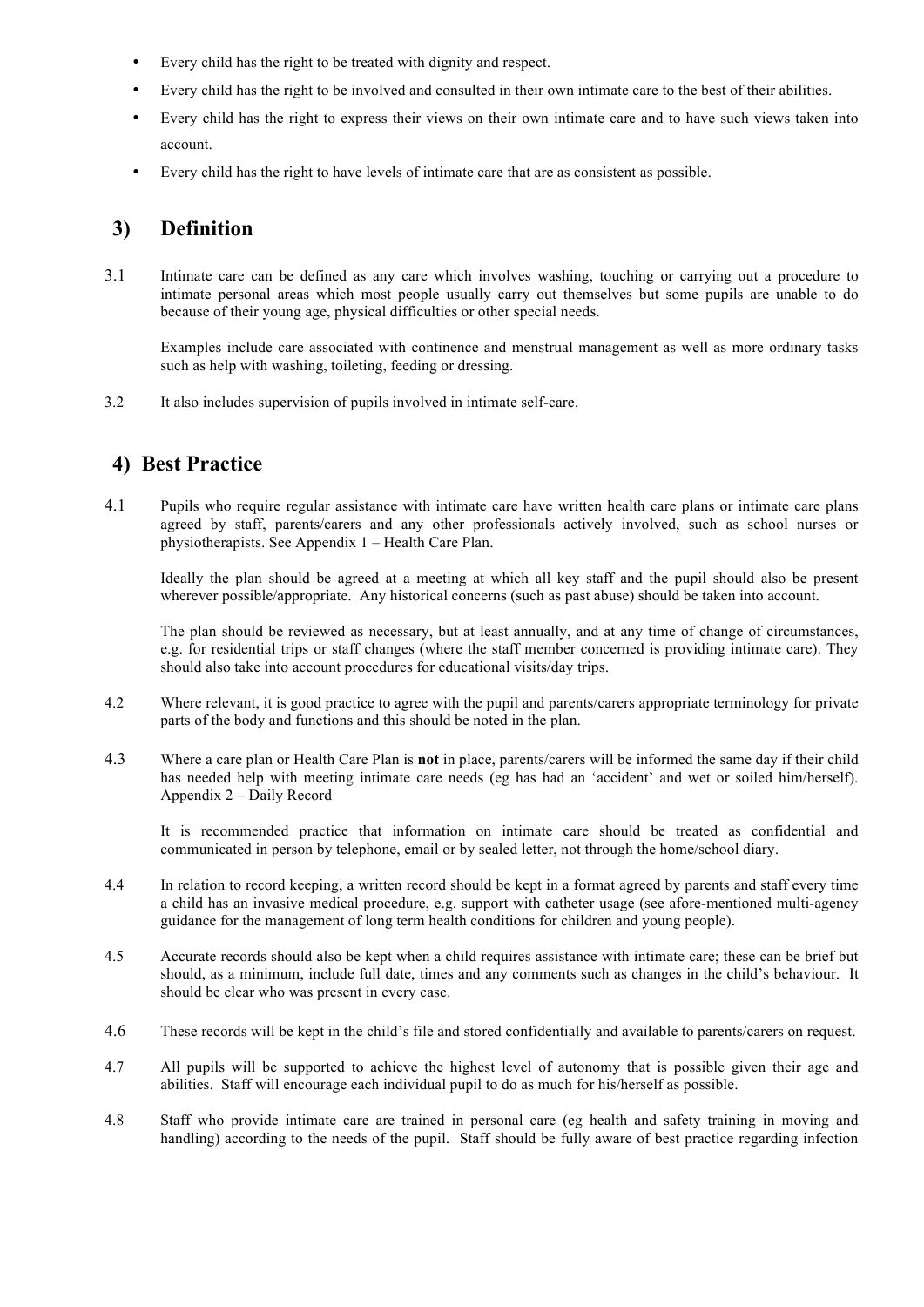control, including the requirement to wear disposable gloves and aprons where appropriate.

- 4.9 Staff will be supported to adapt their practice in relation to the needs of individual pupils taking into account developmental changes such as the onset of puberty and menstruation.
- 4.10 There must be careful communication with each pupil who needs help with intimate care in line with their preferred means of communication (verbal, symbolic, etc) to discuss their needs and preferences. Where the pupil is of an appropriate age and level of understanding permission should be sought before starting an intimate procedure.
- 4.11 Staff who provide intimate care should speak to the pupil personally by name, explain what they are doing and communicate with all children in a way that reflects their ages.
- 4.12 Every child's right to privacy and modesty will be respected. Careful consideration will be given to each pupil's situation to determine who and how many carers might need to be present when s/he needs help with intimate care. SEN advice suggests that reducing the numbers of staff involved goes some way to preserving the child's privacy and dignity. Wherever possible, the pupil's wishes and feelings should be sought and taken into account.
- 4.13 An individual member of staff should inform another appropriate adult when they are going alone to assist a pupil with intimate care.
- 4.14 The religious views, beliefs and cultural values of children and their families should be taken into account, particularly as they might affect certain practices or determine the gender of the carer.
- 4.15 Whilst safer working practice is important, such as in relation to staff caring for a pupil of the same gender, there is research<sup>2</sup> which suggests there may be missed opportunities for children due to over anxiety about risk factors; ideally, every pupil should have a choice regarding the member of staff.

There might also be occasions when the member of staff has good reason not to work alone with a pupil. It is important that the process is transparent so that all issues stated above can be respected; this can best be achieved through a meeting with all parties, as described above, to agree what actions will be taken, where and by whom.

- 4.16 Adults who assist pupils with intimate care should be employees of the school, not students or volunteers, and therefore have the usual range of safer recruitment checks, including enhanced DBS checks.
- 4.17 All staff should be aware of the school's confidentiality policy. Sensitive information will be shared only with those who need to know.
- 4.18 Health & Safety guidelines should be adhered to regarding waste products, if necessary, advice should be taken regarding disposal of large amounts of waste products or any quantity of products that come under the heading of clinical waste.
- 4.19 No member of staff will carry a mobile phone, camera or similar device whilst providing intimate care. Failure to comply to this may result in disciplinary action.

#### <span id="page-4-0"></span>**5) Child Protection**

- 5.1 The Trust, governors and staff at this school recognise that pupils with special needs and who are disabled are particularly vulnerable to all types of abuse.
- 5.2 The school's child protection procedures will be adhered to.
- 5.3 From a child protection perspective it is acknowledged that intimate care involves risks for children and adults as it may involve staff touching private parts of a pupil's body. In this Trust best practice will be promoted and

 <sup>2</sup> National Children's Bureau (2004) *The Dignity of Risk*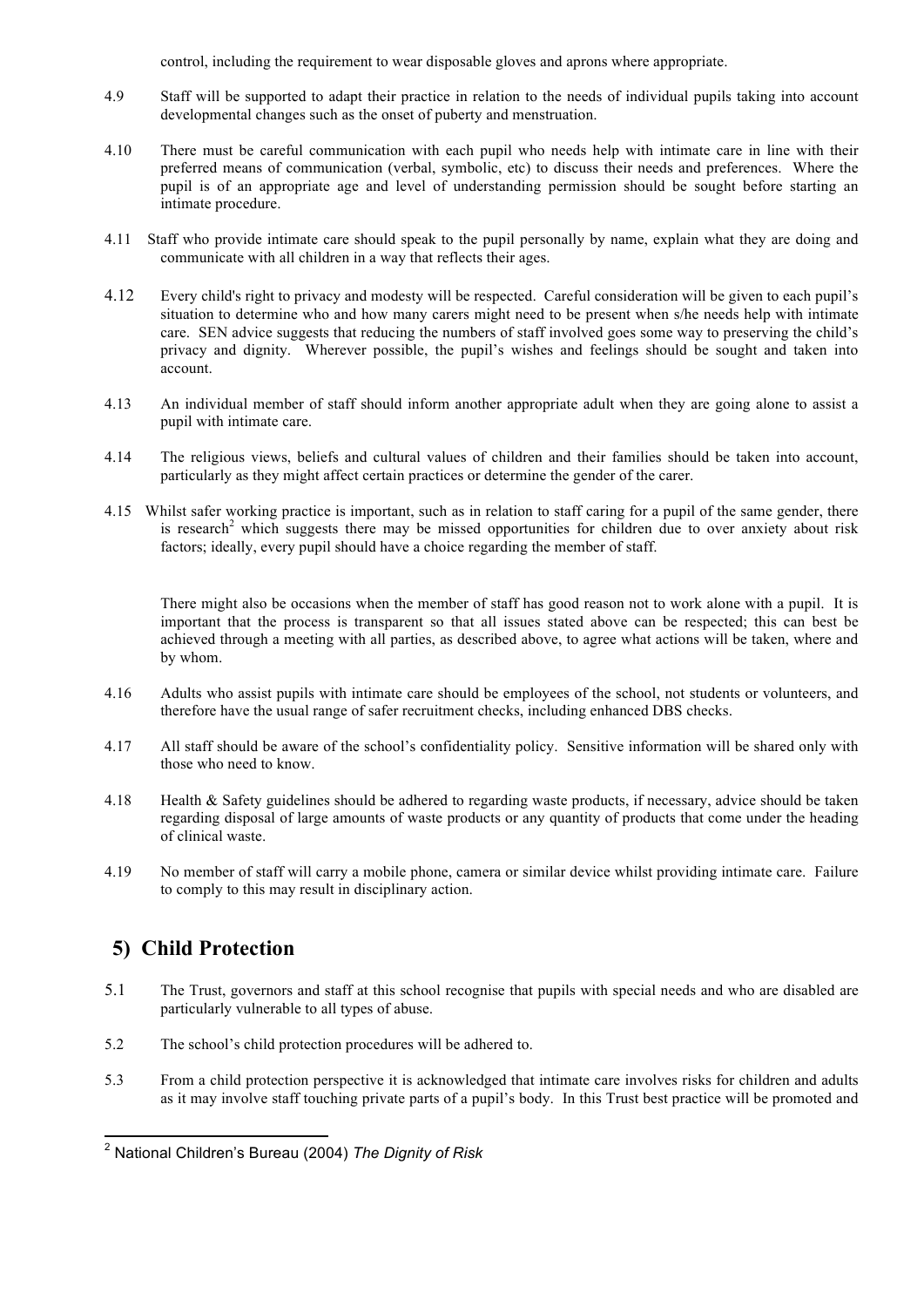all adults (including those who are involved in intimate care and others in the vicinity) will be encouraged to be vigilant at all times, to seek advice where relevant and take account of safer working practice.

- 5.4 Where appropriate, pupils will be taught personal safety skills carefully matched to their level of development and understanding.
- 5.5 If a member of staff has any concerns about physical changes in a pupil's presentation, e.g. unexplained marks, bruises, etc s/he will immediately report concerns to the Designated Safeguarding Lead (DSL) or Headteacher and compile a clear written record. The parents will then be contacted. If further advice is needed a referral may be made to external professional. Parents/carers will be asked for their consent or informed that a referral is necessary prior to it being made but this should only be done where such discussion and agreement-seeking will not place the child at increased risk of suffering significant harm.
- 5.6 If a pupil becomes unusually distressed or very unhappy about being cared for by a particular member of staff, this should be reported to the class teacher or Headteacher. The matter will be investigated at an appropriate level (usually the Headteacher) and outcomes recorded. Parents/carers will be contacted as soon as possible in order to reach a resolution. Staffing schedules will be altered until the issue/s is/are resolved so that the child's needs remain paramount. Further advice will be taken from outside agencies if necessary.
- 5.7 If a pupil, or any other person, makes an allegation against an adult working at the school this should be reported to the Headteacher (or to the Chair of Governors if the concern is about the Headteacher) who will consult the Local Authority Designated Officer (LADO) in accordance with the school's process: Dealing with Allegations of Abuse against Members of Staff and Volunteers. It should not be discussed with any other members of staff or the member of staff the allegation relates to or recorded on CPOMS.
- 5.8 Similarly, any adult who has concerns about the conduct of a colleague at the school or about any improper practice will report this to the Headteacher or to the Chair of Governors, in accordance with the child protection procedures and 'whistle-blowing' policy.

#### <span id="page-5-0"></span>**6) Physiotherapy**

- 6.1 Pupils who require physiotherapy whilst at school should have this carried out by a trained physiotherapist. If it is agreed in the Health Care plan that a member of the school staff should undertake part of the physiotherapy regime (such as assisting children with exercises), then the required technique must be demonstrated by the physiotherapist personally, written guidance given and updated regularly. The physiotherapist should observe the member of staff applying the technique.
- 6.2 Under no circumstances should school staff devise and carry out their own exercises or physiotherapy programmes.
- 6.3 Any concerns about the regime or any failure in equipment should be reported to the physiotherapist.

#### <span id="page-5-1"></span>**7) Medical Procedures**

- 7.1 Pupils who are disabled might require assistance with invasive or non-invasive medical procedures such as the administration of rectal medication, managing catheters or colostomy bags. These procedures will be discussed with parents/carers, documented in the health care plan and will only be carried out by staff who have been trained to do so.
- 7.2 It is particularly important that these staff should follow appropriate infection control guidelines and ensure that any medical items are disposed of correctly.
- 7.3 Any members of staff who administer first aid should be appropriately trained in accordance with statutory guidance. If an examination of a child is required in an emergency aid situation it is advisable to have another adult present, with due regard to the child's privacy and dignity.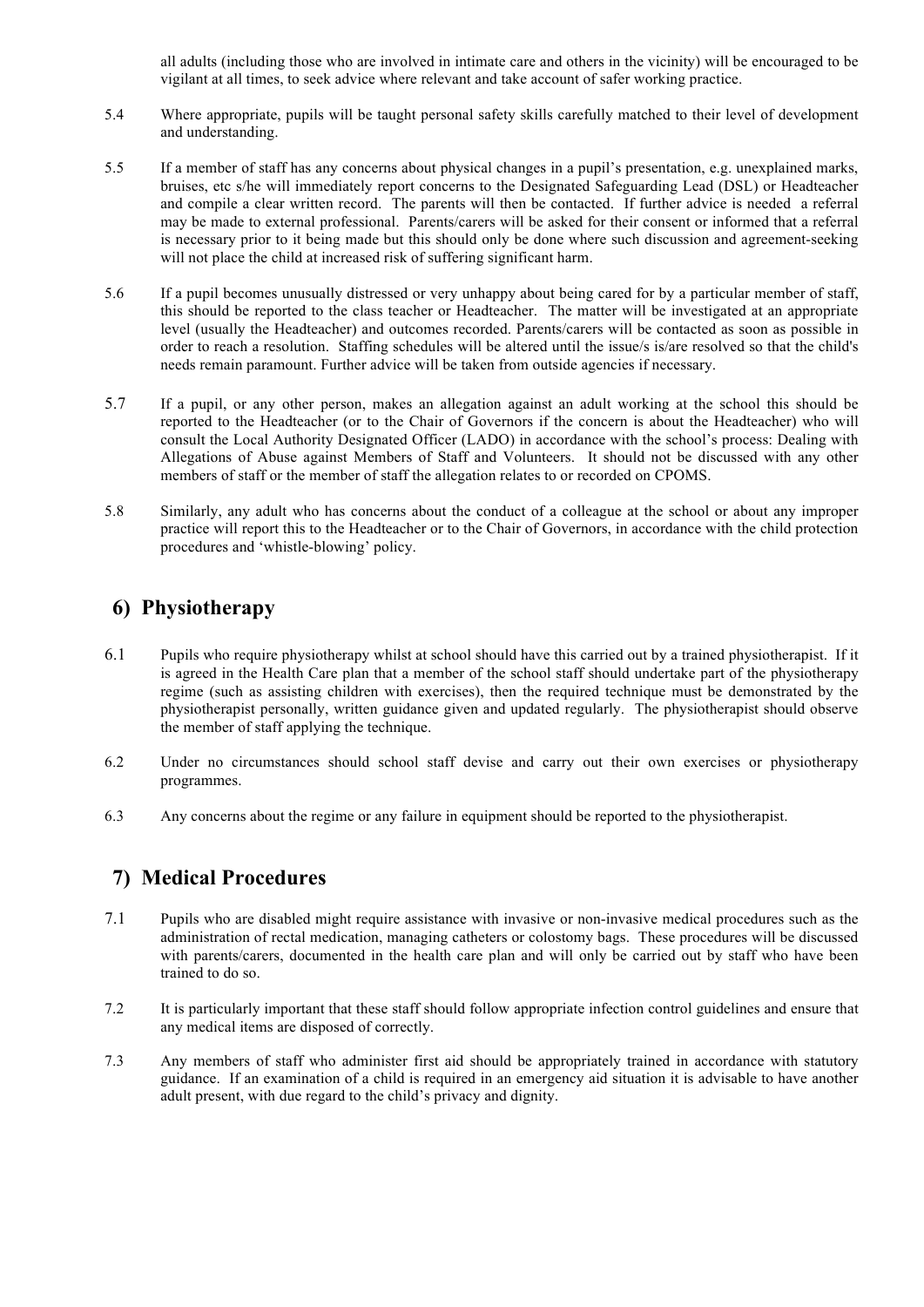#### <span id="page-6-0"></span>**8) Massage**

- 8.1 Massage is now commonly used with pupils who have complex needs and/or medical needs in order to develop sensory awareness, tolerance to touch and as a means of relaxation.
- 8.2 It is recommended that massage undertaken by school staff should be confined to parts of the body such as the hands, feet and face in order to safeguard the interest of both adults and pupils.
- 8.3 Any adult undertaking massage for pupils must be suitably qualified and/or demonstrate an appropriate level of competence.
- 8.4 Health Care plans should include specific information for those supporting children with bespoke medical needs.

#### <span id="page-6-1"></span>**Appendix 1 Health Care Plan (Toilet Plan)**

#### **Record of discussion with parents/carers**

| Child/young person's name:                                                                                                                    | Date of birth: | Date agreed:  |
|-----------------------------------------------------------------------------------------------------------------------------------------------|----------------|---------------|
|                                                                                                                                               |                |               |
|                                                                                                                                               | <b>Details</b> | <b>Action</b> |
| Working towards independence: Such<br>as taking child/young person to toilet at<br>timed intervals, using sign or symbol, any<br>rewards used |                |               |
| Arrangements for nappy/pad<br>changing:<br>Such as who, where, arrangements for<br>privacy                                                    |                |               |
| Level of assistance needed: Such as<br>undressing, dressing, hand washing,<br>talking/signing to child                                        |                |               |
| <b>Infection control:</b><br>Such as wearing disposable gloves,<br>nappy disposal                                                             |                |               |
| Sharing information: Such as if the<br>child/young person has a nappy rash<br>or any marks, any family<br>customs/cultural practice           |                |               |
| Resources needed: Such as special<br>seat, nappies/pull-ups, creams,<br>disposable sacks, change of clothes,<br>toilet step, gloves           |                |               |